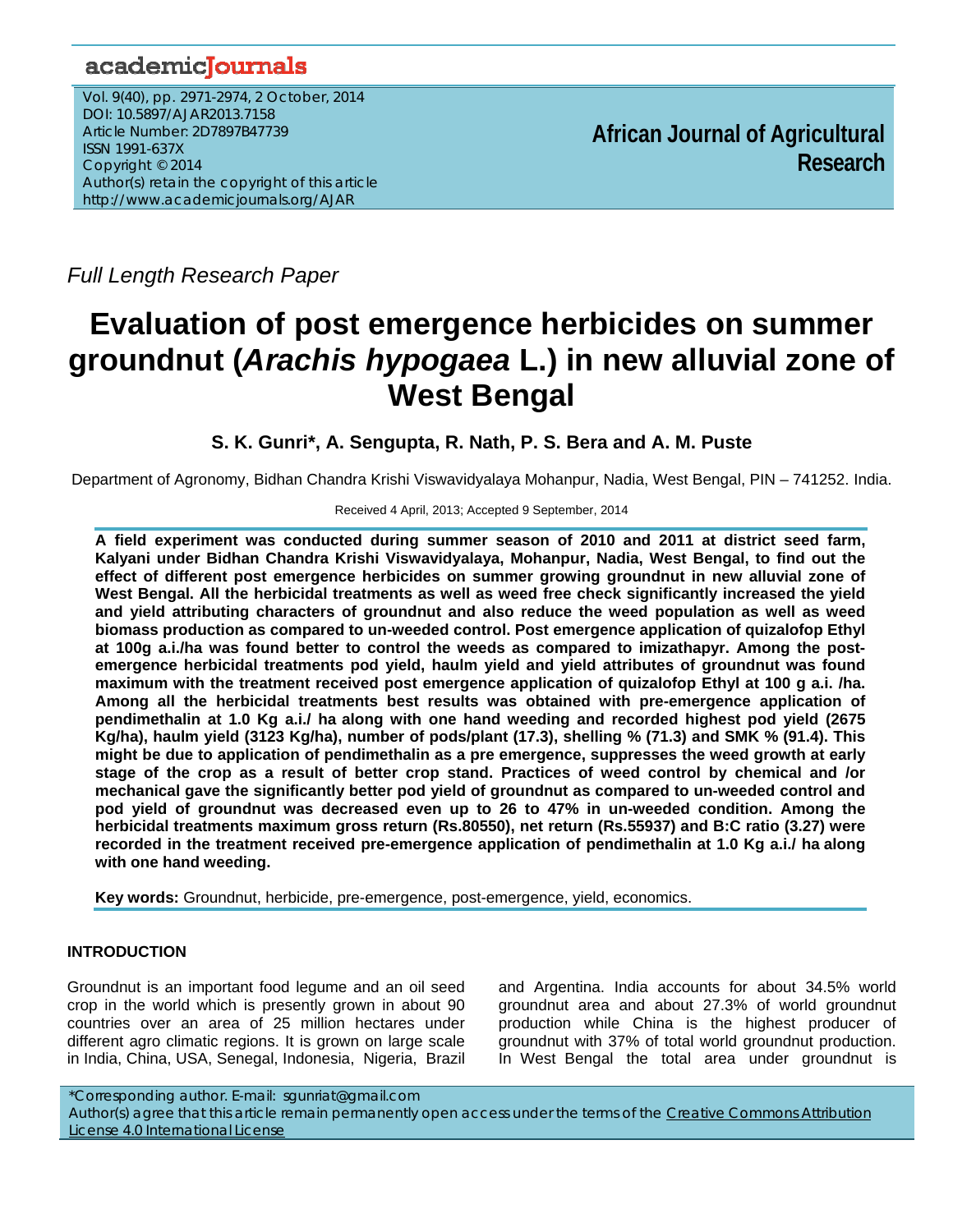|                            |            | Weed density (Number / $m2$ ) | Weed dry matter $(g/m^2)$ |            |               |              |       |       |
|----------------------------|------------|-------------------------------|---------------------------|------------|---------------|--------------|-------|-------|
| <b>Treatment</b>           | 45 DAS     |                               |                           |            | <b>75 DAS</b> |              |       |       |
|                            | <b>NLW</b> | <b>BLW</b>                    | <b>Total</b>              | <b>NLW</b> | <b>BLW</b>    | <b>Total</b> | 45DAS | 75DAS |
| $\mathsf{T}_1$             | 179        | 23                            | 202                       | 243        | 78            | 321          | 207   | 319   |
| T <sub>2</sub>             | 13         | 7                             | 20                        | 19         | ⇁             | 26           | 11    | 23.1  |
| $T_3$                      | 17         | 8                             | 25                        | 39         | 21            | 60           | 26    | 63.1  |
| T <sub>4</sub>             | 43         | 12                            | 55                        | 63         | 22            | 85           | 128   | 236.3 |
| T <sub>5</sub>             | 44         | 18                            | 62                        | 84         | 31            | 115          | 115.2 | 226.1 |
| $T_6$                      | 34         | 17                            | 51                        | 53         | 26            | 79           | 89.3  | 146.5 |
| T <sub>7</sub>             | 48         | 26                            | 74                        | 81         | 36            | 117          | 104.3 | 169.3 |
| $T_8$                      | 41         | 13                            | 54                        | 58         | 28            | 86           | 78.3  | 138.7 |
| $T_9$                      | 38         | 11                            | 49                        | 59         | 23            | 82           | 74.8  | 102.8 |
| $\mathsf{T}_{\mathtt{10}}$ | 29         | 16                            | 45                        | 47         | 29            | 76           | 54.4  | 95.3  |
| $T_{11}$                   | 44         | 15                            | 59                        | 54         | 36            | 90           | 42.3  | 94.1  |

**Table 1.** Effect of post emergence herbicide on weed flora of groundnut (Pooled over 2010 and 2011).

NLW, Narrow leaved weed ; BLW, Broad leaved weed ; DAS, Days after saowing.

65826 ha and total production is about 113018 tons with average productivity of 1717 kg/ha. The low yield of groundnut in our state as well as in the country can be attributed to many factors, among them many folds losses caused by weeds is of serious nature. Competition of weeds with the crops was observed to be very high during 50 to 60 days period. This period was found to be critical period for crop weed competition (Mahadkar et al., 1993). Weeds when allowed to compete till harvest depleted 162.8 kg N, 21.7 kg  $P_2O_5$  and 141.8 kg K<sub>2</sub>O per ha. Herbicides and hand weeding significantly brought down the nutrient removal by weeds and enhanced the uptake of nutrient by groundnut crop (Yadav et al., 1986). Hence, the present experiment was conducted to find out the effect of post emergence herbicide application in groundnut in order to control weed infestation (Table 1).

#### **MATERIALS AND METHODS**

Present investigation was carried out during summer seasons of 2010 and 2011 at district seed farm, kalyani under Bidhan Chandra Krishi Viswavidyalaya, Mohanpur, Nadia, West Bengal to study the effect of post emergence herbicides on summer groundnut in new alluvial zone of West Bengal. The soil of the experimental field was alluvium sandy loam in texture with content of organic carbon 0.79%, total N 0.07%, available phosphorus 24.65 kg/ha and Potassium 189.59 kg/ha. The pH of the soil was 6.81. The experiment was laid out in randomized block design with eleven (11) treatments and three (3) replications. The treatment details are as follows:  $T_1$ = Un-weeded control;  $T_2$  = Weed free check;  $T_3$  = Preemergence application of pendimethalin at 1.0 Kg a.i. /ha + one hand weeding;  $T_4$  = Post emergence application of Quizalofop Ethyl at 50 g a.i./ ha 20 DAS ;  $T_{5}$  Post emergence application of Quizalofop Ethyl at 75 g a.i./ ha 20 DAS ;  $T_6$ = Post emergence application of Quizalofop Ethyl at 100 g a.i./ ha 20 DAS;  $T_7$  = Post emergence application of Imizethapyr at 50 g a.i./ ha 20 DAS;  $T_8$  = Post emergence application of Imizethapyr at 75 g a.i./ ha 20 DAS ; **T9** = Post emergence application of Imizethapyr at 100 g a.i./ ha 20 DAS ;  $T_{10}$  = Pre-emergence application of pendimethalin at 1.0 Kg a.i. /ha +  $T_4$ ;  $T_{11}$ = Pre-emergence application of pendimethalin at 1.0 Kg a.i. /ha  $+T_8$ ;  $T_{12}$  = farmers practice (one hand weeding  $+$  one intercultural operation). The recommended dose of N:  $P_2O_5$  and  $K<sub>2</sub>O$  was 20:60:40 kg /ha and gypsum at of 400 kg /ha was applied uniformly in all the treatments. The variety TAG 24 was sown in 27<sup>th</sup> and 30<sup>th</sup> January during 2010 and 2011 respectively.

#### **RESULTS AND DISCUSSION**

Herbicide application to groundnut had the significant influence to increas the groundnut yield. Results indicated that all the herbicidal treatments as well as weed free check resulted in significant increase in yield and yield attributing characters of groundnut along with reduction in the weed population and weed biomass production, compared to un-weeded control.

#### **Effect on weed population and weed dry matter**

Best herbicidal response to weed density and weed dry matter production was recorded from  $T_3$  that is, preemergence application of pendimethalin at 1.0 Kg a.i. /ha along with one hand weeding. Among the postemergence herbicidal treatments, best response was observed from application of Imizathapyrat 100 g a.i./ha at 20 DAS  $(T<sub>9</sub>)$  and application of quizalofop Ethyl at 100g a.i./ha 20DAS ( $T_6$ ) at 45 DAS and at 75 DAS , respectively regarding total weed density and weed dry matter production. Best results of weed density and weed dry matter production was found when pendimethalin as a pre-emergence along with quizalofop Ethyl as a post emergence was applied at 20 DAS. Murthy (1982) and Yadav et al. (1983) observed that pendimethalin was most effective in checking most of the monocot as well as dicot weeds and thus by improved the yield components like number of pods per plant, shelling percentage and test weight. Application of pendimethalin at1.5 kg a.i per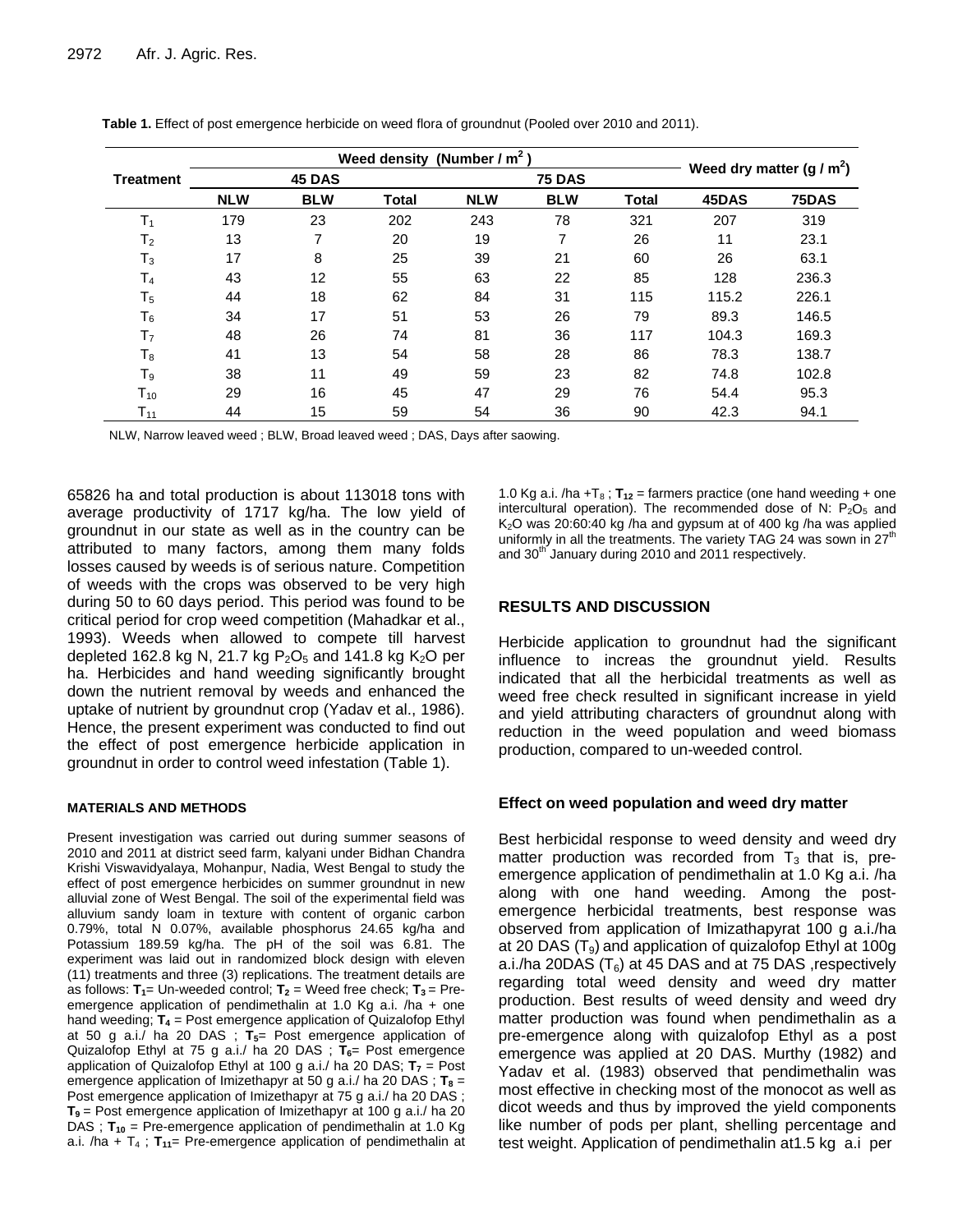| Treatment      | Pod yield (kg/ha) | Haulm yield (Kg/ha) | No.of pods/ plant | Shelling (%) | 100 Kernel weight (g) | <b>SMK (%)</b> | Gross return (Rs./ha) | Net return (Rs./ha) | Total cost (Rs./ha) | <b>BCR</b> |
|----------------|-------------------|---------------------|-------------------|--------------|-----------------------|----------------|-----------------------|---------------------|---------------------|------------|
| T <sub>1</sub> | 1512              | 1813                | 13.2              | 66.9         | 37.4                  | 84.0           | 45360                 | 22742               | 22618               | 2.01       |
| T <sub>2</sub> | 2871              | 3305                | 18.6              | 70.9         | 38.0                  | 92.6           | 86130                 | 60505               | 25625               | 3.36       |
| $T_3$          | 2685              | 3129                | 17.3              | 71.3         | 37.6                  | 91.4           | 80550                 | 55937               | 24613               | 3.27       |
| T <sub>4</sub> | 2252              | 2713                | 15.4              | 69.8         | 37.9                  | 88.9           | 67560                 | 44440               | 23120               | 2.92       |
| T <sub>5</sub> | 2383              | 2911                | 14.4              | 70.0         | 38.0                  | 90.0           | 71490                 | 48572               | 22918               | 3.12       |
| $T_6$          | 2409              | 2941                | 15.2              | 69.6         | 38.2                  | 88.6           | 72270                 | 49550               | 22720               | 3.18       |
| T <sub>7</sub> | 2082              | 2546                | 14.7              | 69.8         | 37.3                  | 87.9           | 62460                 | 39340               | 23120               | 2.70       |
| $T_8$          | 2109              | 2598                | 15.2              | 70.1         | 38.1                  | 89.7           | 63270                 | 40352               | 22918               | 2.76       |
| T9             | 2211              | 2731                | 15.0              | 69.3         | 37.3                  | 88.7           | 66330                 | 43610               | 22720               | 2.92       |
| $T_{10}$       | 2391              | 2926                | 15.8              | 70.2         | 38.0                  | 90.6           | 71730                 | 48414               | 23316               | 3.08       |
| $T_{11}$       | 2304              | 2833                | 16.0              | 69.9         | 37.5                  | 89.0           | 69120                 | 46010               | 23110               | 2.99       |
| $T_{12}$       | 2598              | 3181                | 15.8              | 70.8         | 38.6                  | 91.0           | 77940                 | 52482               | 25458               | 3.06       |
| SEm $(\pm)$    | 94.574            | 71.943              | 0.709             | 0.191        | 0.257                 | 0.546          |                       |                     |                     |            |
| CD at 5%       | 276.858           | 210.607             | 2.075             | 0.559        | <b>NS</b>             | 1.598          |                       |                     |                     |            |

**Table 2.** Effect of post emergence herbicide on yield and yield attributes of groundnut (Pooled over 2010 and 2011).

NS, Non significant.

ha showed equal performance in pod yield (16.51 q/ha) with hand weeding at 15 and 35 days after sowing (18.4 q/ha) and was found better in controlling grassy weeds in groundnut (Kondap et al., 1989).

#### **Yield and yield attributes**

Effect of different herbicidal treatments on yield and yield attributing characters of groundnut was found to be significant, except in case of 100 kernel weight. Among all the herbicidal treatments,  $\overline{T}_3$  that is, pre-emergence application of pendimethalin at 1.0 Kg a.i./ ha along with one hand weeding, recorded highest pod yield (2675 Kg/ha), haulm yield (3123 Kg/ha), number of pods/plant (17.3), shelling  $% (71.3)$  and SMK  $%$ (91.4) as compared to post emergence herbicidal treatments. This might be due to application of

pendimethalin as a pre emergence suppresses the weed growth at early stage of the crop as a result of better crop stand. Among the postemergence herbicidal treatments pod yield, haulm yield and yield attributes of groundnut was found maximum with the treatment received post emergence application of quizalofop Ethyl at 100 g a.i. /ha i,e  $T_6$  which was significantly superior to  $T_7$  and  $T_8$  ( treatments received Imizathapyr at 50 and 75g a.i./ ha at 20 DAS respectively) but statistically at par with  $T<sub>9</sub>$  ( Imizathapyr at 100g a.i./ ha at 20 DAS). Among the combinations of pre and post emergence herbicide application, the treatment  $T_{10}$  (Pendimethalin at 1.0 kg a.i. / ha and Quizalofop Ethyl at 50 g a.i./ha) and  $T_{11}$ (Pendimethalin at 1.0 kg a.i./ha and Imizathapyr 75 g a.i./ha) was statistically at par among each other. From the Table 2 it was found that weed free check  $(T_2)$  gave the highest pod yield (2871) kg/ha) as compared to rest of the treatments

except  $T_3$  (treatment received pre-emergence application of Pendimethalin at1.0kg a.i./ha and one hand weeding) and T12(one hand weeding and one intercultural operation), those were statistically at par with  $T<sub>2</sub>$  .Practices of weed control by chemical and/or mechanical( $T_2$  to  $T_{12}$ ) gave the significantly better pod yield of groundnut as compared to un-weeded control  $(T_1)$  and pod yield of groundnut was decreased even up to 26 to 47% in un-weeded condition . Groundnut being a deep rooted legume crop proliferation of the root at early stage is essentially required to establish the sufficient numbers of nodule and better crop growth for pegging. Weed growth is faster than crop growth at early stage so controlling of weeds at early stage reduced the crop weed competition and thus providing nutritional security to the crop as result of better pod yield. Maximum gross return (Rs.86130) , net return (Rs.60505) and B:C ratio (3.36) were recorded in the treatment  $T_2$  that